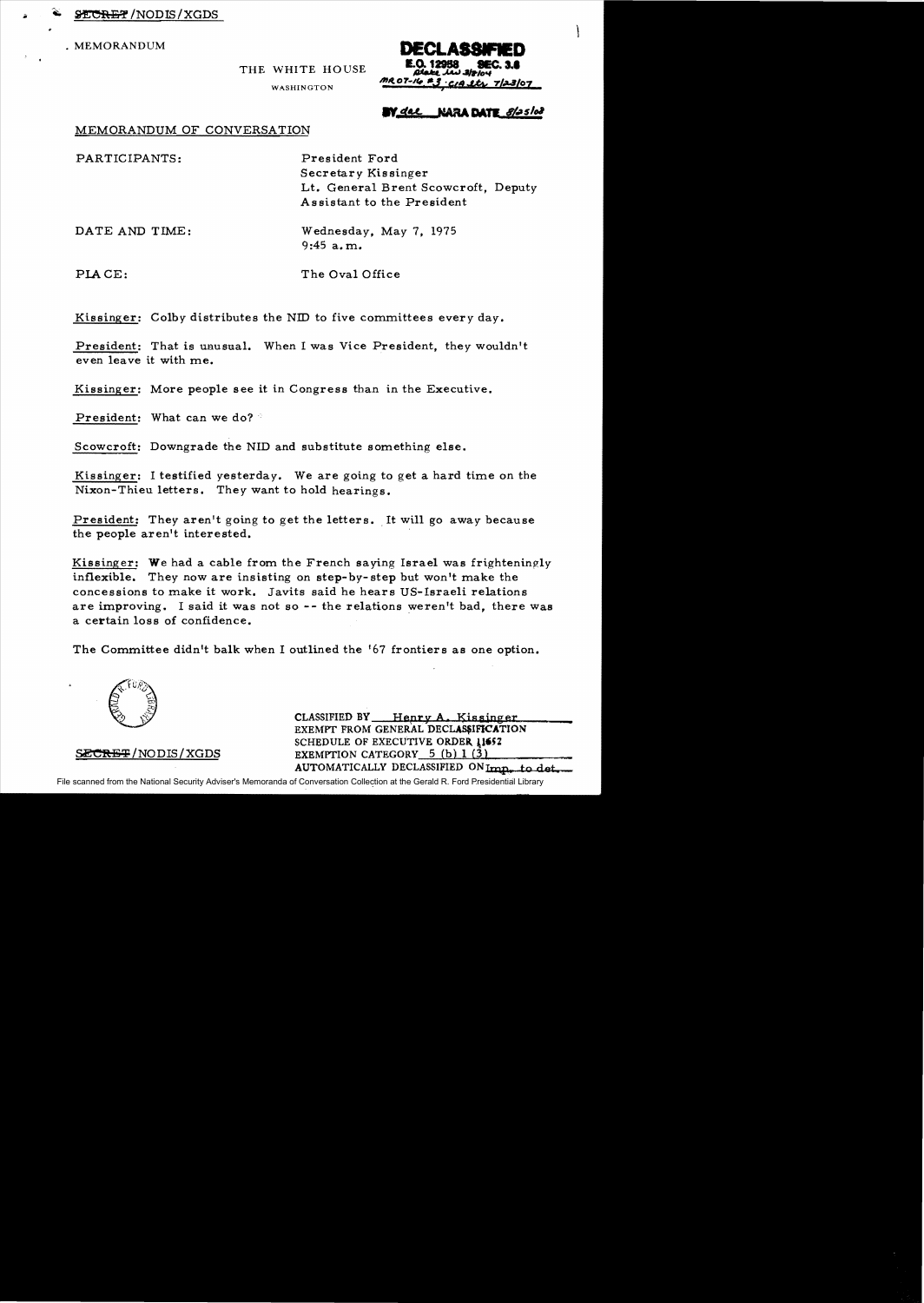# $\cdot$  .  $\frac{\text{SCERET}}{\text{NODIS/XGDS}}$  -2-

President: I think we would look bad if after the reassessment we kept the status quo and went back to step-by-st ep. I think we should start getting our ducks in line for the comprehensive approach.

Kissinger: Eli Wiesel - a good friend of Israel -- wants to interview Sadat and write an article saying Sadat really wants peace. That would be helpful.

Nahum Goldman wants to organize a rich Jewish group as a counterweight to the Presidents organization. If it doesn't embarras you politically The group would organize itself and then come to see me. You wouldn't have to get involved.

President: Would the Wiesel article get into the Jewish publications?

Kissinger: He won't affect Israeli politics, but American Jews could not; say he is biased.

 $\ddot{x}$  \* \* \*

President: Would it get into the Jewish weeklies?

Kissinger: Sure. I have been telling these people antisemitism in this country is inevitable and the existence of IsraeLis at stake.

President: I asked for the Barbara: Walters transcript. Thanks for the comments about me. It was a good series.

Kissinger: Egypt wants three American ships to go through the Suez Canal --. and no other warships. The Israelis will scream, but I think you should.

President: I think it will show our new flexibility to maneuver.

Kissinger: Yes, but Israel doesn't want that.

You have to tell Whitlam there is a security problem in the world and it wil affect the Australians before it affects us. They can't kick us around for· 10 years and expect us to jump when they get into trouble.

Also the issue of nuclear free zone and nuclear ship visits may come up. I would lay it out for them.

I am going to Missouri. The Governor has asked for breakfast.



 $\mathcal{A}, \mathcal{F},$ 

**SECRET/NODIS/XGDS**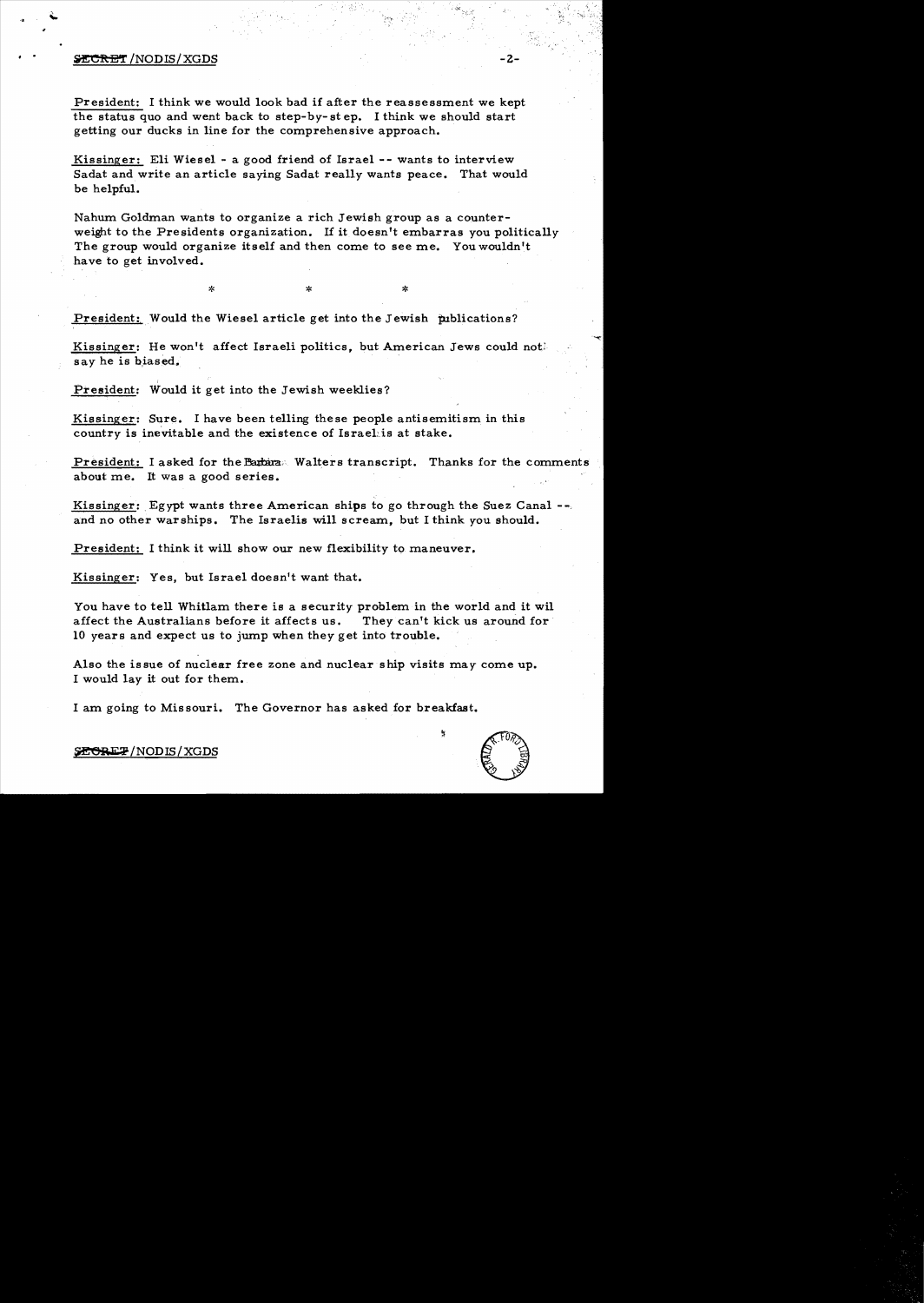### $\frac{1}{2} \cdot \frac{1}{2}$  - 3 -

,

President: He is a very attractive guy. You should see him.

Kissinger: I was going to discuss just food, but I think I will broaden it to include international economic policy, raw materials, energy.

On Diego Garcia, there are a lot -- include Richardson -- who think we should offer arms control negotiations as a condition for going ahead with Diego Garcia. I think that is a bad idea. We would get into an endless debate on what are bases, etc. At a minimum, I think we should hold off until negotiations on Diego.

President: I agree. It would sink Diego.

Kissinger: I would hit Wilson hard. Ask him to prepare Israel for flexibility. Ask him what the outlines of a comprehensive proposal would be.

President: Would he support us?

Kissinger: Callaghan would. I think you can get wide international support for a comprehensive settlement.

With Giscard, be cool.

President: Could I say I am disappointed?

Kissinger: Tell him the best Way to meet is for him to take a plane to Brussels.

President: Can I talk affirmatively -- that it would help U. S. - French and NATO relations if he came to Brussels?

#### SECRET/NODIS/XGDS

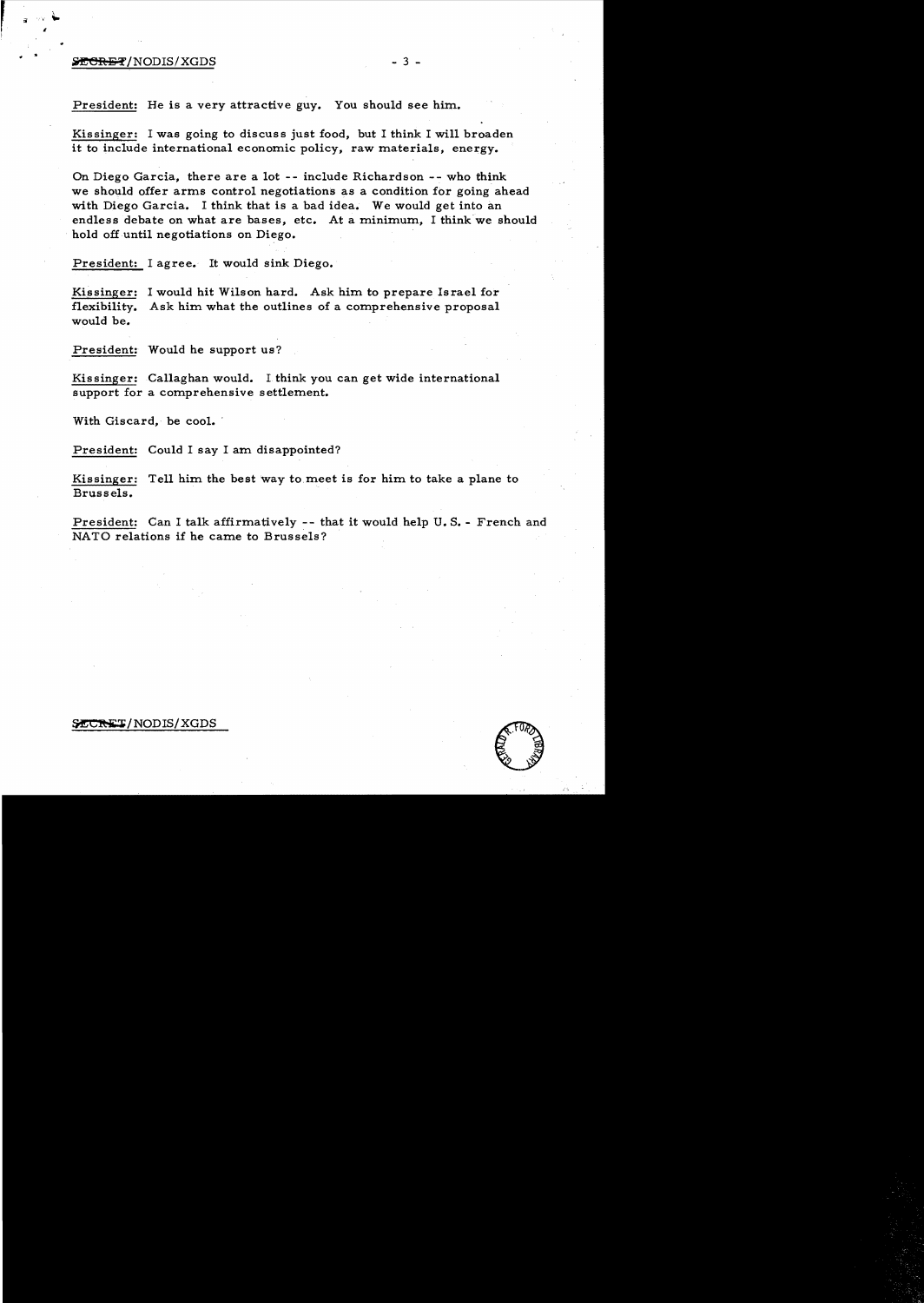Sur Cos e 2 when lase act joyers.  $\int$   $P/K$   $\mathcal{B}$  known  $25$ K Colly chatribute the NID to 5 Charles ling day.<br>P That munsed, when devers NP, they wouldn't were leaves.  $\frac{1}{2}$  or  $\frac{1}{2}$ K kure people une it in Song than in exce 8 Donnigue le MID & serbstitute southing else K Itertyrel protendry, We goingte peter hard trine on P They creat going to get the letters. It will jo away humen c peoplement interested. K We beaut had could from a tre somping I was fragesteringly implesible Thay move essenting on sho but work more concessions to meh it work. points sind he been US-I relation improving. I <u> soul not so - Whating weren't boul, but there was eintimized</u>  $k_{D0}$  +  $m_{\gamma}$ . The Perite didn't both column d'authine 61 parties as one often ). P I tak in march look band if after unsstant eux deept status prov unt brekt she. I think at stout of tant getting on douts in bine for Clarg. ayenach. K Et Wassiel - a good fried f I - varts to intervis Salat & write our article saying Salat unly wonts peace. That would be helpful. hahm Golden worte à synge a rich Janseph girly as a construction to - Pue comption, & it clossent emborses que potitively - the going and aged et if then came to see me. you wouldn't **AUTHORITY** for md 07-16, #3 BY  $M_{\rm m}$  NARA, DATE  $\frac{g}{f^2}$  or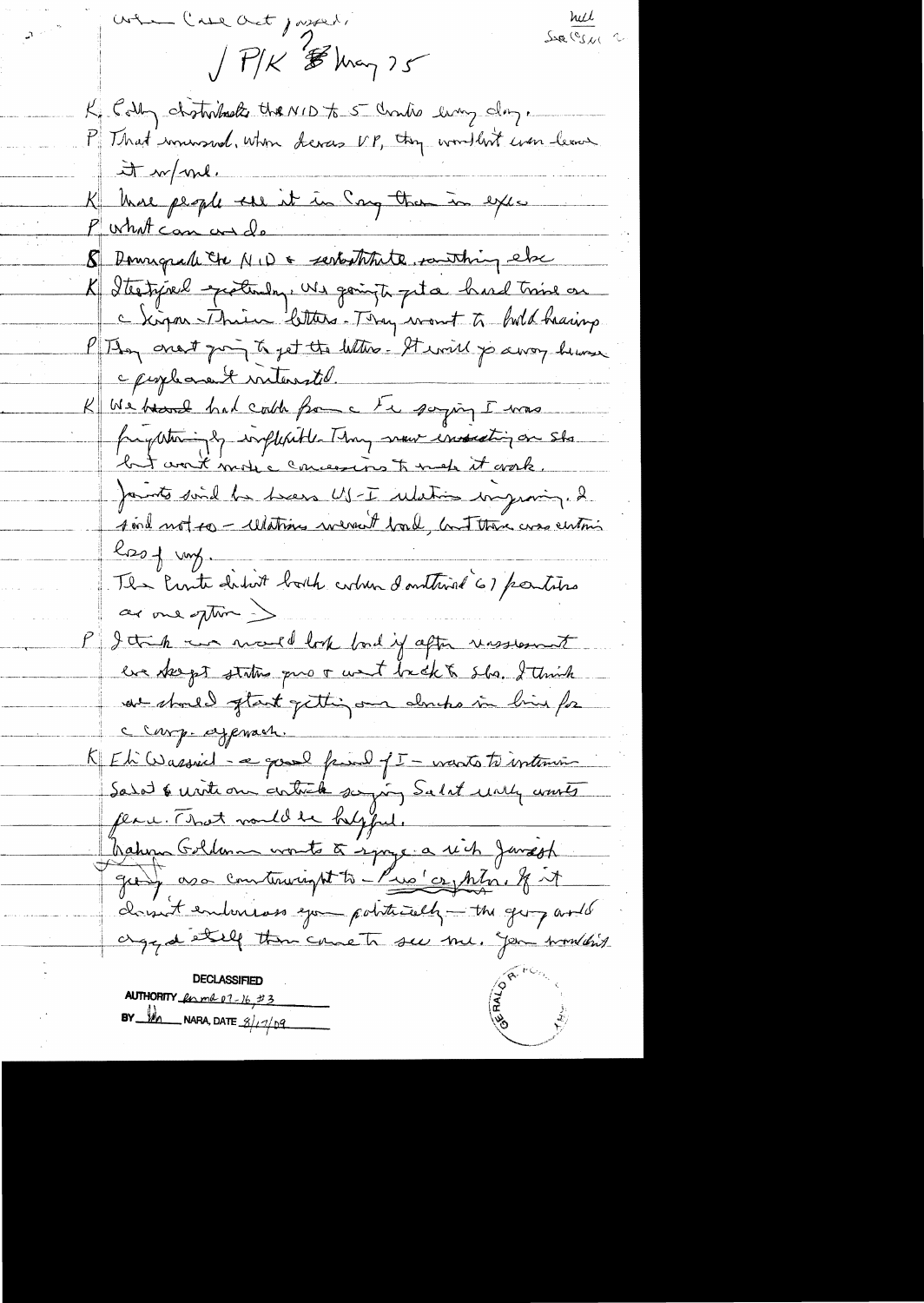> Get & what to E one sheps them telm W DOD. 7ell political I when Birt man ant of Singyoul<br>\* \* Peanance in Kozurskus! A Skande en Kozursker de Marie (Perper Kpoin 15 K He want appect I prhotis but Ohn Jews could not Try he that brassed P World it get note a Jewish wickles? K Iwe. I hear telling these people cratis unclinin in this country mentable + forstmes of I is at steh. PJ Sorrad U Attes transcript. Thomas fr the comments about me It was a pour as serits.) E wont 3 US strips A go Then Sucy - I we other warship. That will scream, but I think you should. P I think it will show one have flexibility to numer. R Yes, but I chosent won't That you have to tell whith three is security puts mi c wald + it will appent and t begin us They can't buch we around for 10 year expect us. to prone when they get with turnthe. Obro a esposa of mondear fun your + una pap matorum come up. I would long it out for There I ging of Unssouris, Con has asked for bridgeout KHe very cettractive quy. Somethind ses times K I was ging to drains just pour but to inhable Clear it mill broaden it to uncloud with law policy.  $\overline{X}$ cant materiale, energy. On Diego Garcia, there are a lot-wid Rechardsonartattink are should for anny verted engot as undetin for pain charles (Dugo Curion, Hinh that a built rechter was would got write our enables